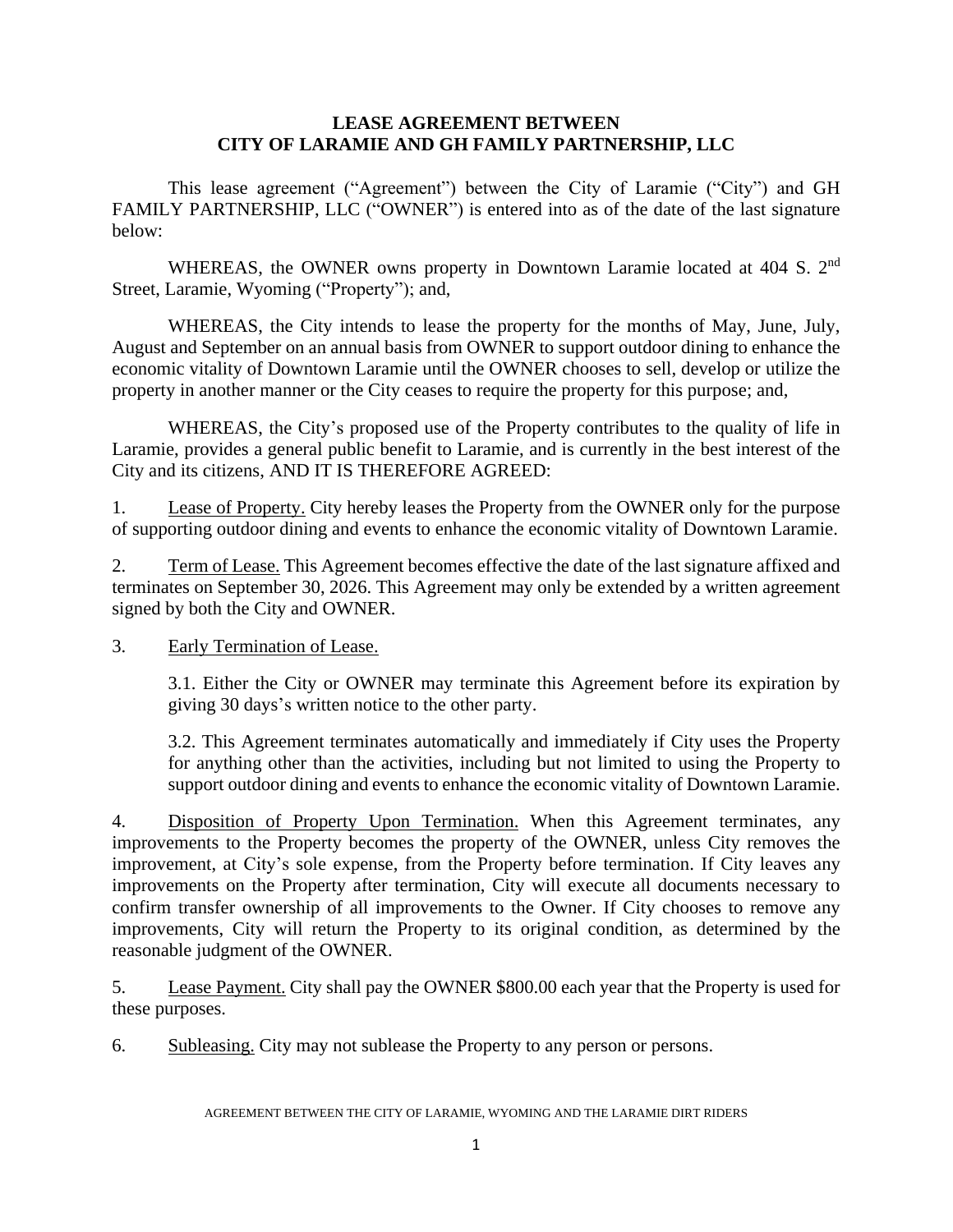#### 8. Condition, Improvements, Maintenance and Use of Property.

8. 1. City will clear the property of any items that do not allow for a smooth, even and safe surface. City has satisfied itself about the condition of the Property and takes the Property in an "AS IS" condition, and the OWNER makes no representations or warranties about the condition or suitability of the Property.

8.2. Other than for clearing the property of any items that do not allow for the provision of smooth, even and safe surface, City shall not permanently improve or alter the Property without the advance written consent of the OWNER, which consent will not be unreasonably withheld.

8.3. City will install temporary tables, umbrellas, planters, flowers and trash cans and shall maintain the Property in a good and orderly condition, and in its use or permitted alterations to the Property shall comply with all applicable laws, including City ordinances.

9. Indemnification. City shall indemnify, defend and hold the Owner and its agents and employees harmless from and against all claims, demands, losses or liabilities of any kind which arise from or relate in any way to City's management actions, activities, or use including the public's use of the Property.

### 10. Insurance.

10.1. The OWNER has no responsibility for City's property at the Property.

10.2. City shall maintain the following insurance:

10.2.1. Commercial general liability coverage, during the entire term of the contract, against claims arising out of bodily injury, death, damage to or destruction of the property of others, including loss of use thereof, and including underground, collapse and explosion (XCU) and products and completed operations, and in an amount not less than two hundred and fifty thousand dollars (\$250,000) per occurrence and five hundred thousand dollars (\$500,000.00) general aggregate.

10.2.2. All polices required under this Contract shall be in effect for the duration of this Contract and projects. All policies shall be primary and not contributory in favor of OWNER. CITY shall pay the premiums on all insurance policies and insurance certificates must include a clause stating that the insurance may not be revoked, cancelled, amended or allowed to lapse until the expiration of at least thirty (30) days advance written notice to City.

10.2.3. All insurance policies required by this Agreement, where applicable, shall contain a waiver of subrogation against OWNER, its agents and employees. City shall provide, upon request a copy of an endorsement providing this coverage.

10.2.4. There shall be no cancellation, material change, potential exhaustion of aggregate limits or intent to not renew insurance coverage without thirty (30) days written notice from City or their insurers to OWNER. Any failure to comply with

AGREEMENT BETWEEN THE CITY OF LARAMIE, WYOMING AND THE LARAMIE DIRT RIDERS